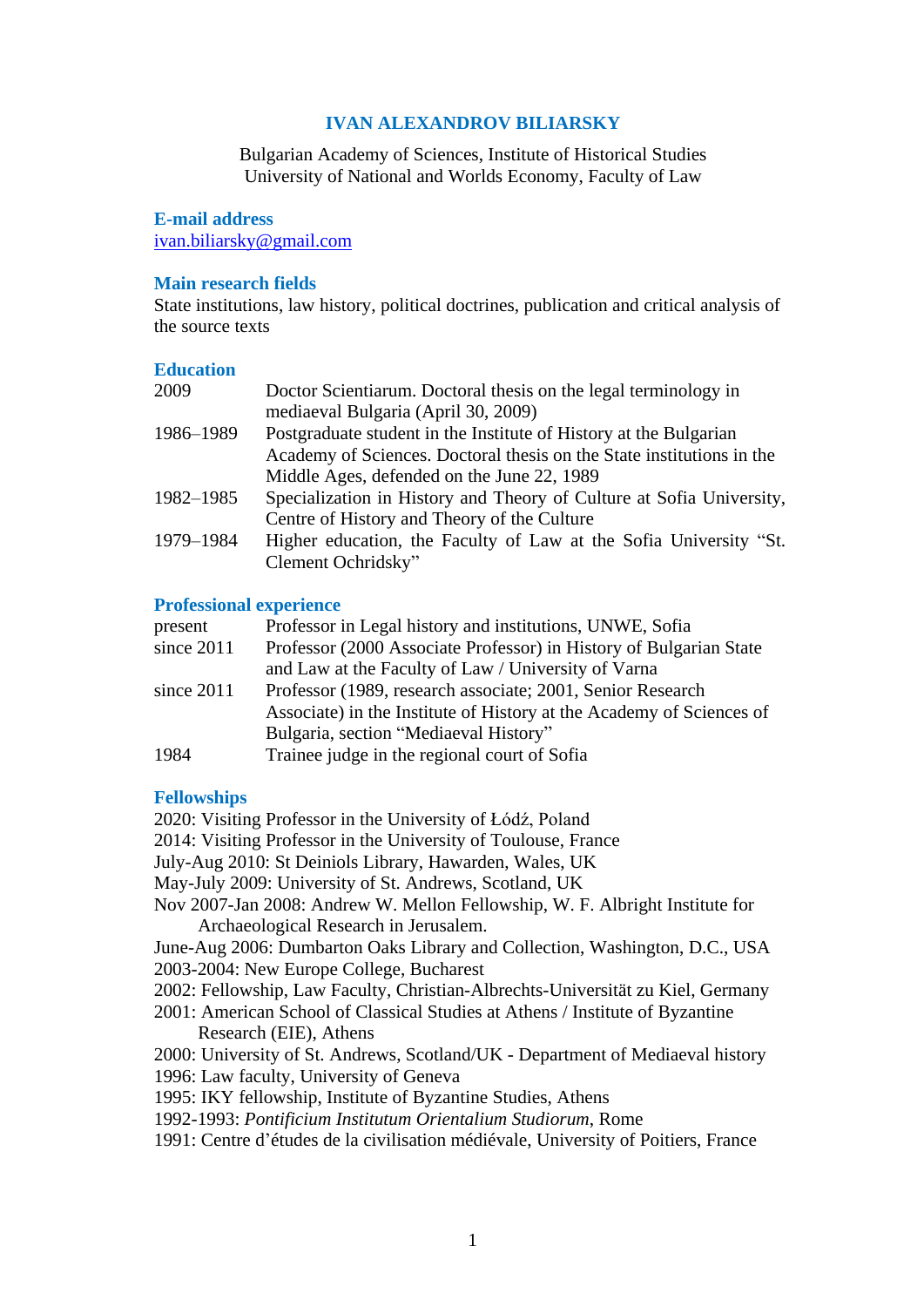## **Professional service (membership)**

- Administrative Council of the Association "Méditerranées" at Université de Paris X (since 1997)
- Société internationale pour l'étude de la philosophie médiévale, Louvain-la-Neuve, Belgium (since 1999)
- Associazione Italiana per lo Studio della Santità, dei Culti e dell'Agiografia, Rome (since 2001)
- Waldemar Ceran Research Centre for the History and Culture of the Mediterranean Area and South-East Europe, Ceraneum, University of Łódz, Poland (since 2011)

Society of Biblical Literature/European Association of Biblical Studies (since 2018) Advisory Board of *Revue des études sud-est européennes* (since 2018) Advisory Board of *Études byzantines et post-byzantines* (since 2019)

# **Publications**

## **Books (monographs, critical editions)**

- 1. *Hierarchia.* L'Ordre sacré. Etude sur l'esprit romaique. Edition de l'Université de Fribourg. Freiburger Verцffentlichungen aus dem Gebiete von Staat und Kirche, Bd. 51, Fribourg en Suisse, 1997. (in French)
- 2. *The Institutions of Mediaeval Bulgaria*, Sofia University Press, Sofia, 1998, 420 p. (in Bulgarian)
- 3. *The Byzantine Emperors*. Abagar press, Sofia, 1997 (in Bulgarian), 410 p. [coaut. IV. BOZILOV, IL. ILIEV, CHR. DIMITROV]
- 4. *Protectors of the Empire (Saint tsar Peter and Saint Paraskeva/Petka)*, Sofia, 2004 (in Bulgarian) (review: T. Kambourova in OChP, 71 (2005) 2, 503-503)
- 5. *Boril's Synodicon. Edition, Translation and Commentary (Борилов Синодик. Издание, превод и коментар),* ПАМ, Sofia, 2010, ISBN 978-954-92526-6-8 (coauthors: Iv. Bozhilov, A. Totomanova). Review: Г. Минчев, "Бориловият Синодик 800 години по-късно", *Palaeobulgarica*, 2011, 2, c. 68-84.
- 6. *Fiscal System of Medieval Bulgaria (Фискалната система на средновековна България),* Plovdiv, 2010, 250 с. ISBN 978-954-91983-8-6 (rev. M. Tsibranska-Kostova in: *Bulgaria medievalis*, vol. 3, 2012, p. 600-602)
- 7. *Word and Power in Mediaeval Bulgaria,* Brill, Leiden, 2011, X+582 p., ISBN 978-90-04-19145-7
- 8. *The Jurudical Terminology of Public and Canon Law in the Medieval Bulgarian Space (Публично- и каноничноправна лексика в Българското средновековно пространство),* Varna, 2011, 492 p., ISBN 978-954-715-471-1
- 9. *Tale of the Prophet Isaiah and the Creation of the Political Ideology of Early Medieval Bulgaria (Сказание Исаево и формиране на политическата идеология на ранносредновековна България)*, Sofia, 2011, 264 p. ISBN 978- 954-92526-8-2
- 10. *The Tale of the Prophet Isaiah. The destiny and Meanings of an Apocryphal Text*, Brill, Leiden-Boston, 2013, xii+310 p., ISBN 978-90-04-21153-7
- 11. *Палеологовият Синодик в славянски превод [The Palaeologian Synodicon in Slavic Translation]*, Sofia, Sofia University Press "St Clement of Ochrid", 2013, 114 p., ISBN 978-954-07-3602-0
- 12. *Vestigia semper adora. Power, Faith and Institutions in Byzantine and Post-Byzantine World*, (=*Florilegium magistrorum historiae archaeologiaeque*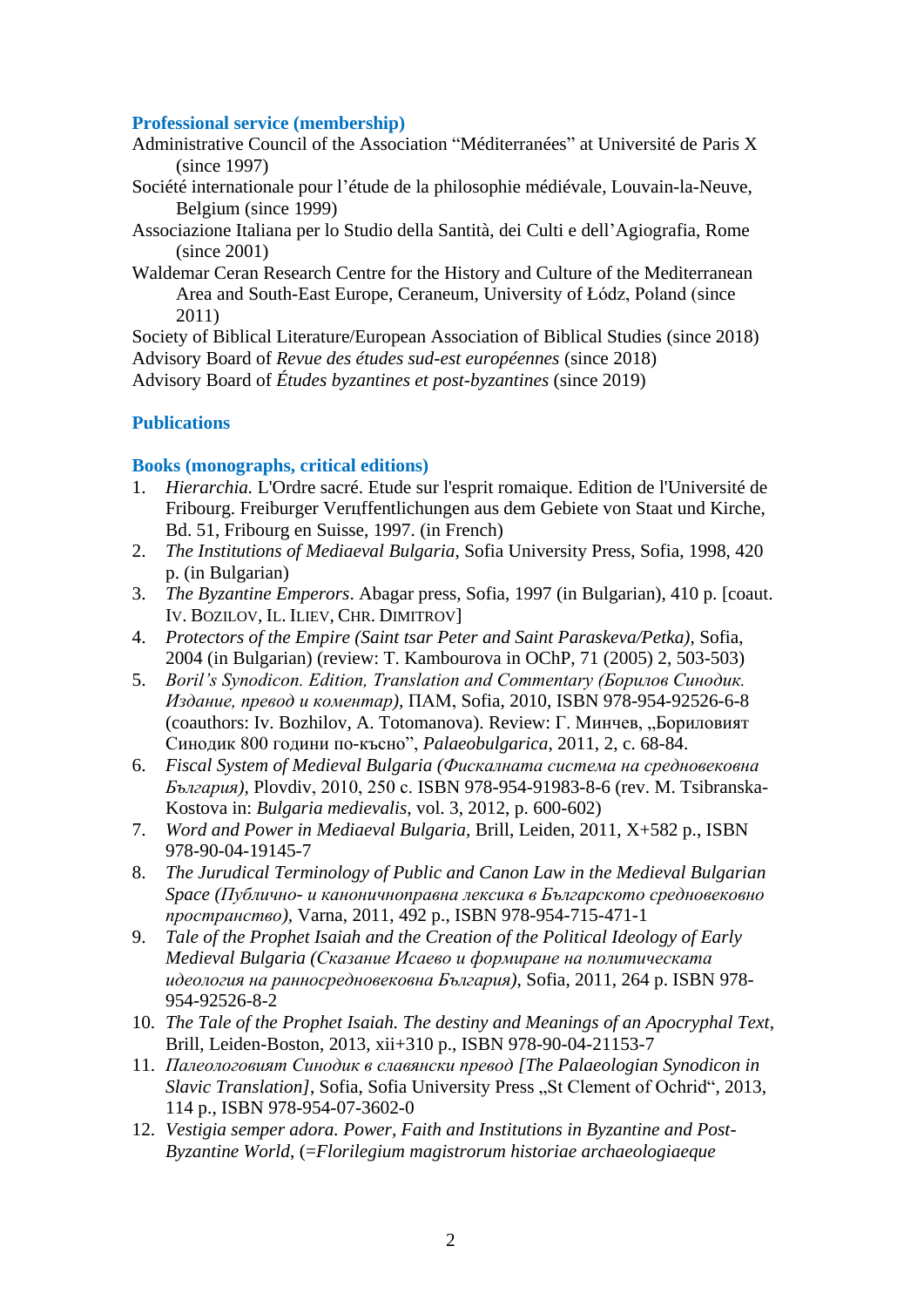*Antiquitatis et Medii Aevi*, XXIII), Editura Academiei Române-Editura Istros, Bucureşti-Brăila, 2020, 372 p. ISBN 978-973-27-3229-8 ISBN 978-606-654- 396-5

# **Edited books**

- 13. Studia Pontica, (= Méditerranées, No 26/27), Paris, L'Harmattan, 2001 [Editor]
- 14. *IUS ET RITUS. Rechtshistorische Abhandlungen über Ritus, Macht und Recht,* herausg. von Ivan Biliarsky, Sofia, 2006, 284 p. [Editor]
- 15. *Les cultes des saints souverains et des saints guerriers et l'idéologie du pouvoir en Europe Centrale et Orientale (Actes du colloque international, 17 janvier 2004, New Europe College, Bucarest),* volume coordoné par Iv. Biliarsky, Radu G. Păun, Bucarest, 2007, 334 p.
- 16. *The Biblical Models of Power and Law / Les modèles bibliques du pouvoir et du droit,* ed. Ivan Biliarsky, Radu G. Păun, (*= Rechtshistorische Reihe*, 336), Pter Lang, Frankfurt am Main-Berlin-Bern-Bruxelles-New York-Oxford-Wien, 2008, 310 p. (ISBN 9783631572405)
- 17. *Balkans and Caucasus. Parallel Processes on the Opposide Sides of the Black Sea*, Cambridge, 2012, X+336 p. [coed. A, Oroveanu, O. Cristea] ISBN 978-1- 4438-3652-4
- 18. *Laudator temporis acti. Studia im memoriam Ioannis A. Božilov*, vol. I. *Religio. Historia*, curavit I. A. Biliarsky, Serdicae MMXVIII, 510 p. ISBN 978-619-176- 131-9
- 19. *Laudator temporis acti. Studia im memoriam Ioannis A. Božilov*, vol. II. *Ius, imperium, potestas. Litterae. Ars et archaeologia*, curavit I. A. Biliarsky, Serdicae MMXVIII, 636 p. ISBN 978-619-176-130-2

## **Articles in journals and in books**

- 20. The Title of Caesar in Mediaeval Bulgaria. (in Bulgarian). Istoriceski pregled (= Review of History), 11, 1989, p. 54 sq.
- 21. The Despots in Mediaeval Bulgaria. (in English). Byzantinobulgarica, t. IX, Sofia, 1995, p. 121-162.
- 22. The Function of Kephale in Second Bulgarian Empire. (in Bulgarian). Tarnovska knizhovna shkola (=Tarnovo's Litterary School), t. V, p. 553-562.
- 23. The Beadroll of Poganovo. (in Bulgarian). Annuaire de l'Université de Sofia, Annuaire de l'Université de Sofia, Centre des rechreches slavo-byzantines "Iv. Dujcev", t. 84-85, 4, (1990-1991), p. 53-77.
- 24. Le rite de couronnement des tsars dans les pays slaves et promotion des autres *axiai*. *Orientalia Christiana Periodica,* vol. 59, fasc. 1, Roma 1993, p. 91-139.
- 25. Two Manuels of *Pittakia* of Late Middle Ages (in Bulgarian). *ZRVI (=Recueil des travaux de l'Institut d'études byzantines),* vol. 29-30, Belgrade 1991, p. 233- 300.
- 26. Prayers for the King. (in Bulgarian). *Istoriceski pregled*, V, 1991, p. 74-89.
- 27. Information of a Serbian Prince in a Epistolary from the Late Middle Ages. (in Bulgarian), *Recueil des travaux, consacré au 600e anniversaire de la bataille de Kosovo, Annuaire de l'Université de Sofia*, p. 87 sq.
- 28. Les institutions de la Bulgarie médiévale: *tainik, mystikos. Byzantinoslavica*, t. LIII, 1, Prague 1992, p. 53 sq.
- 29. Les institutions de la Bulgarie médiévale: y avait-il des bans en Bulgarie d'avant la conquête turque. *Bulgarian Historical Review*, 1-2, 1992.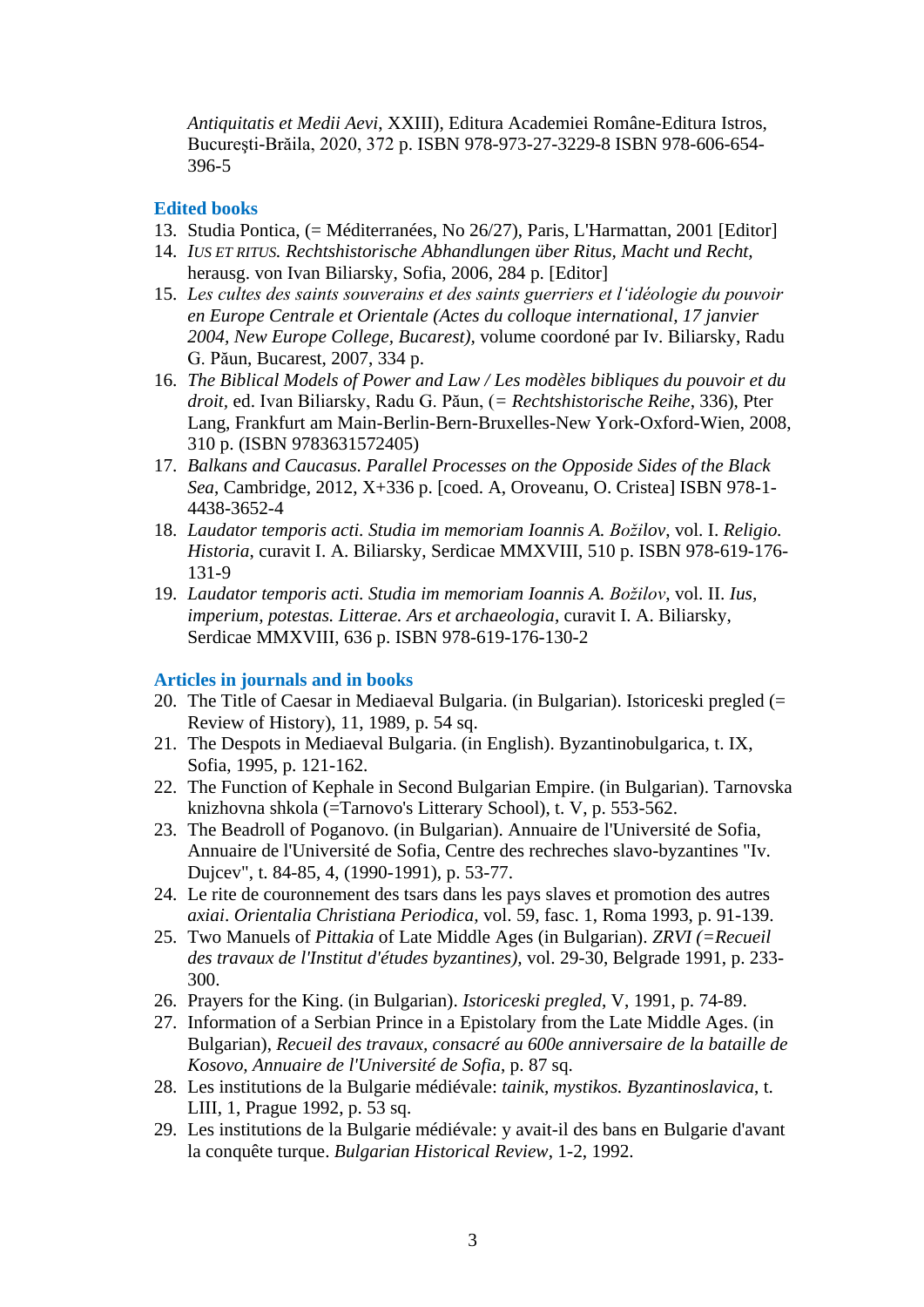- 30. The Despot John Terter. (in Bulgarian). *Istoriceski pregled*, 10, 1992, p. 3-23.
- 31. Remarks on the Administration of Eastern Macedonia in the Middle-XIII century (in Bulgarian), *Istoriceski pregled,* 1, 1993, p. 88-95.
- 32. Once More on the Terters of Dobrudja (in Bulgarian), *Istoriceski pregled*, 1993, 3, p. 143 sq.
- 33. Les dignitaires ecclésiastiques dans les listes de préséance laïques constantinopolitaines, (en français), in: Da Roma alla Terza Roma, Roma, in the press.
- 34. Il-Bulgarija: Wicc jew Irgejjen. in: *Problemi Tа Llum*, (in Maltese) Valletta (Malta), sena 34, novembru 1994, p. 237-241. [coaut. D. Biliarska]
- 35. L'idée impériale et l'Etat "national" chez les Slaves orthodoxes de Balkans (IXe а XIVe siècles). *Da Roma alla Terza Roma*. (in the press)
- 36. Trois institutions méconnues de la Bulgarie médiévale: варничий, варарь поварь. *Ricerche slavistiche*, vol. XLI, Roma 1994, p. 95-104.
- 37. A Lived History of the Bulgarian Law. 140 years from the bird of S. S. Bobcev (20 .I. 1853 - 8 .IX. 1940). (in Bulgarian). *Istoriceski pregled*, 4-5, 1993, p. 179- 181.
- 38. Les manuscrits slaves de la bibliothèque du monastère de Saint-Jean le Théologien а Patmos, Suvmmeikta tou` jInstitouvtou Buzantinw`n jEreunw`n, t. 10, Athens, 1996, p. 327-337
- 39. Conquérir ou être Empire. Le cas bulgare. *Da Roma alla Terza Roma*. (in the press)
- 40. The Pope Nicolas IV and the Bulgarians. (in Bulgarian) *Istoriceski pregled,* 5-6, 1997, p. 159-187. [coaut. I. Iliev]
- 41. La Bulgarie, l'Empire et la Papauté au Concile de Lyon II (problèmes canoniques et politiques), *Mediterranées*, Paris-Montréal, 16, 1998, p. 69-88.
- 42. Un manuscrit slave du temps de Jean Mihnea vodã se trouvant au monastère hagiorite d'Iviron, *Bulletin de l'Association des études du Sud-Est européen,* Bucarest, 26-27, 1996-1997, p. 237 sq.
- 43. Un renseignement méconnu sur l'histoire de Bulgarie dans un document du temps du roi Charles d'Anjou (1266-1285), (en bulgare), Istoriceski pregled, 3-4, 1998, p. 167 suiv. [coaut. I. Iliev]
- 44. Le Professeur Konstantin Katzarov et la science du Droit commercial, (in French and in Bulgarian), *Konstantin Katzarov et son héritage,* Sofia, 1998, p. 43-59.
- 45. Le service de l'*epicernius* en Bulgarie médiévale (in Bulgarian), *Le vin durant les siècles,* Kirdjali, 1998, in the press.
- 46. L'ambassadeur et le malfaiteur, (in Bulgarian), *Bulgarie and the Neighbours, Veliko Tоrnovo,* 1998, in the press.
- 47. Qui est IWANNHS OLIBEROS du *Bernensis graecus 703 ?,* (in French), *Revue des études byzantines,* 57, 1999, p. 277-282.
- 48. Universalisme romain en termes grecs, (in French) *Mediterranées,* No 18-19, Paris, 1999, p. 175-204
- 49. A Letter from Sultan Bayazid II to the King Mattheus Corvin (A. D. 1487), (in Bulgarian), *Ricerche slavistiche,* XLIV (1997), Rome, 1999, p. 61-93.
- 50. Notes on some Slavonic Manuscripts from the Collection of the Monastery of Iviron in Mount Athos, (in Bulgarian) *Svetogorskata obitel Zograf,* t. III, Sofia, 1999, p. 265-269
- 51. The Time and the Eternity in the IMENNIK of the Protobulgarian khans, *The Mediaeval Balkans. Policy, Culture, Religion,* Sofia, 1999, p. 19-27.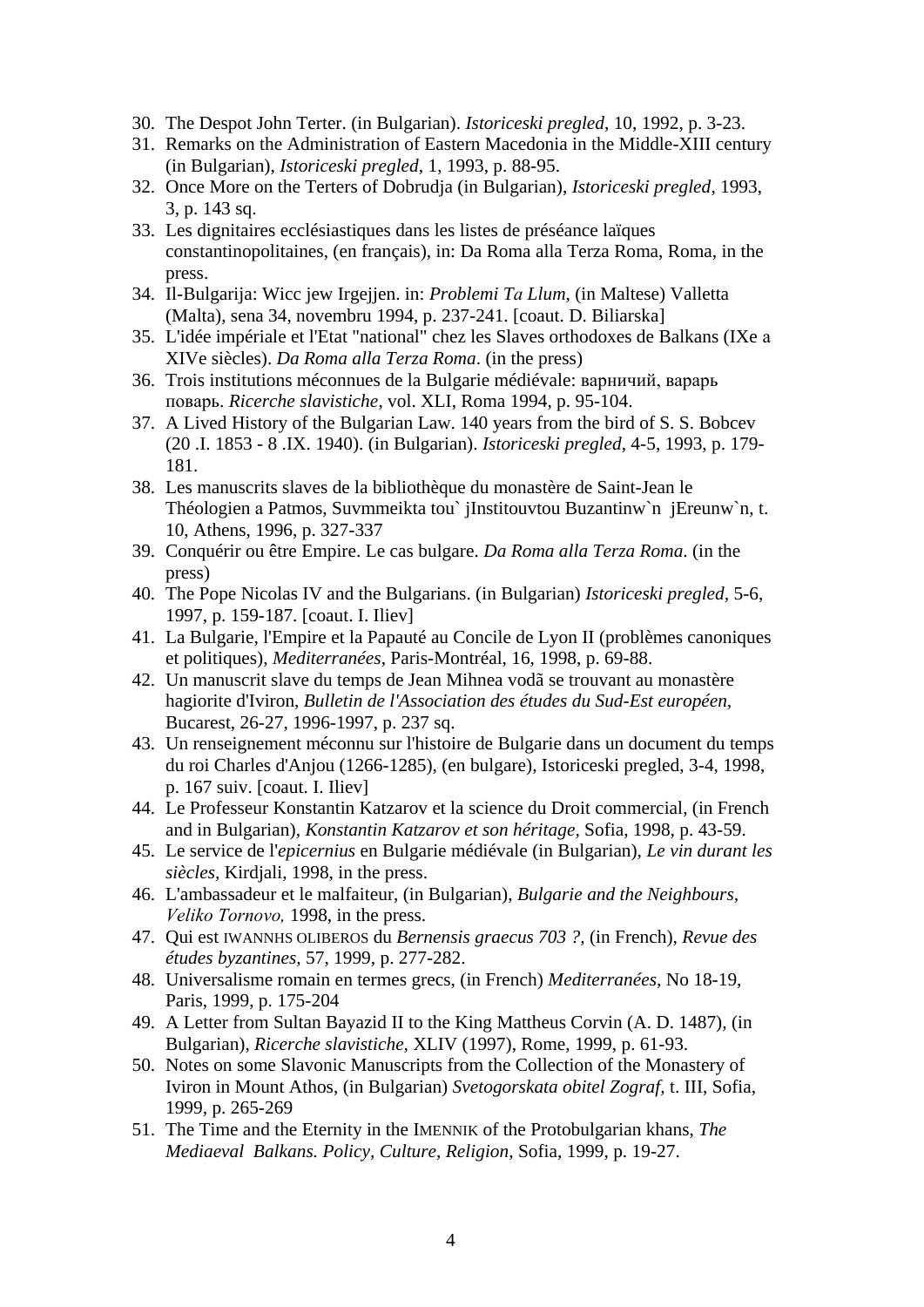- 52. Les circonscriptions administratives en Bulgarie au 13e siècle, *Suvmmeikta*, 13 (1999), p. 177-202.
- 53. Une page des relations magyaro-ottomanes vers la fin du XVe siècle, *Turcica,* 32, 2000, p. 291-305.
- 54. Non-existence and History, *Mislite,* 2000, p. 17-21.
- 55. Pont-Euxin, *Studia Pontica (=Méditerranées,* No26-27), Paris, 2001, p. 9-13.
- 56. Pravus et crudelis inimicus communis Ianuae et omnium Ianuensium, *Studia Pontica (=Méditerranées,* No26-27), Paris, 2001, p. 113-138.
- 57. Some Observations on the Administrative Terminology of the Second Bulgarian Empire, *Byzantine and Modern Greek Studies*, Birmingham, (25) 2001, p. 69-89.
- 58. Les perspectives des études sur les institutions du Premier empire bulgare, *Buzantinov" dovmo"*, (12), 2001, p. 171-173.
- 59. The Celestial Protectors: St. Tsar Peter, *Istorichesko budeshte*, 2001, 2, p. 32-44.
- 60. Un cosmopolitisme entre la beauté et la sainteté, *Méditerranées,* vol. 29, 2001, p. 39-50
- 61. Quelques observations sur la réglementation du commerce de l'Etat médiéval bulgare, *La pratique commerciale* (= *Méditerranées,* No 30-31, 2001), p. 99-117 (in French)
- 62. Balik (Balivk/Mpalivka"), *Egkuklopaidikov prwsopografikov lexikov Buzantiniv" istoriva" kai politismouv*, (EPLBIP) t. D, Aqhvna, 2002, p. 156-157
- 63. Beda Venerabilis (Bevda" o Aidevsimo"), EPLBIP, t. D, Aqhvna, 2002, p. 304- 306 (coaut. A. Savvodis)
- 64. Bela (Bevla") EPLBIP, t. D, Aqhvna, 2002, p. 309-313 (coaut. A. Savvidis, D. Kyminas)
- 65. The Mediaeval Bulgaria the Empire and the people, POLUCRONIA, Volume in honour of Iv. Bozilov, Sofia, 2002, p. 25-40 (in Bulgarian)
- 66. Един български препис на молитвата към Пресветата Богородица на св. Петър Черноризец (BAR, Mss. Sl. 219), (A New Copy of the Prayer to the Holly Virgin by St. Peter the Monk (BAR, Mss. Sl. 219) *Palaeobulgarica*, XXVII (2003), 4, c. 85-91. (in Bulgarian)
- 67. L'histoire et l'identité, *Revue des etudes sud-est européennes*, XLI, 1-4, 2003, p. 33-55
- 68. La responsabilité liée au droit d'asile dans la plus ancienne loi slave, *Responsabilité et l'Antiquité,* vol. 2 (=*Méditerranées,* No 36), 2003, p. 15-32.
- 69. Животът и страданието на един български предстоятел от XIII в., *Търновска книжовна школа*, т. 7, Велико Търново, 2003, с. 427-433
- 70. Saint Constantin, Mont Athos et l'idée de la sainteté de l'Empire durant la Turcocratie. *Diritto @ storia* 2 (2003), [http://www.dirittoestoria.it/memorie2/Testi%20delle%20Comunicazioni/Biliarski](http://www.dirittoestoria.it/memorie2/Testi%20delle%20Comunicazioni/Biliarski-Saint-Constantin.htm) [-Saint-Constantin.htm](http://www.dirittoestoria.it/memorie2/Testi%20delle%20Comunicazioni/Biliarski-Saint-Constantin.htm)
- 71. Les chartes des tsars bulgares et leur terminologie juridique, *New Europe college, Regional program 2002-2003/2003-2004,* Bucharest, 2004, p. 177-211.
- 72. *Molitvy na son grjadushtij* et le rite du couronnement, *Studii şi materiale de istorie medie*, vol. XXII, Bucureşti 2004, p. 209-216.
- 73. Le titre imperial des sultans ottomans à travers leurs actes slaves du XV siécle, *Revue des etudes sud-est européennes*, XLII, 1-4, Bucarest 2004, 15-24.
- 74. La théologie d'histoire et l'im age de soi (un exemple de la Bulgarie médiévale), in: *Intelect et imagination dans la Philosophie Médiévale. Actes du XIe Congrès Insternational de Philosophie Médiévale de la Société Internationale pour*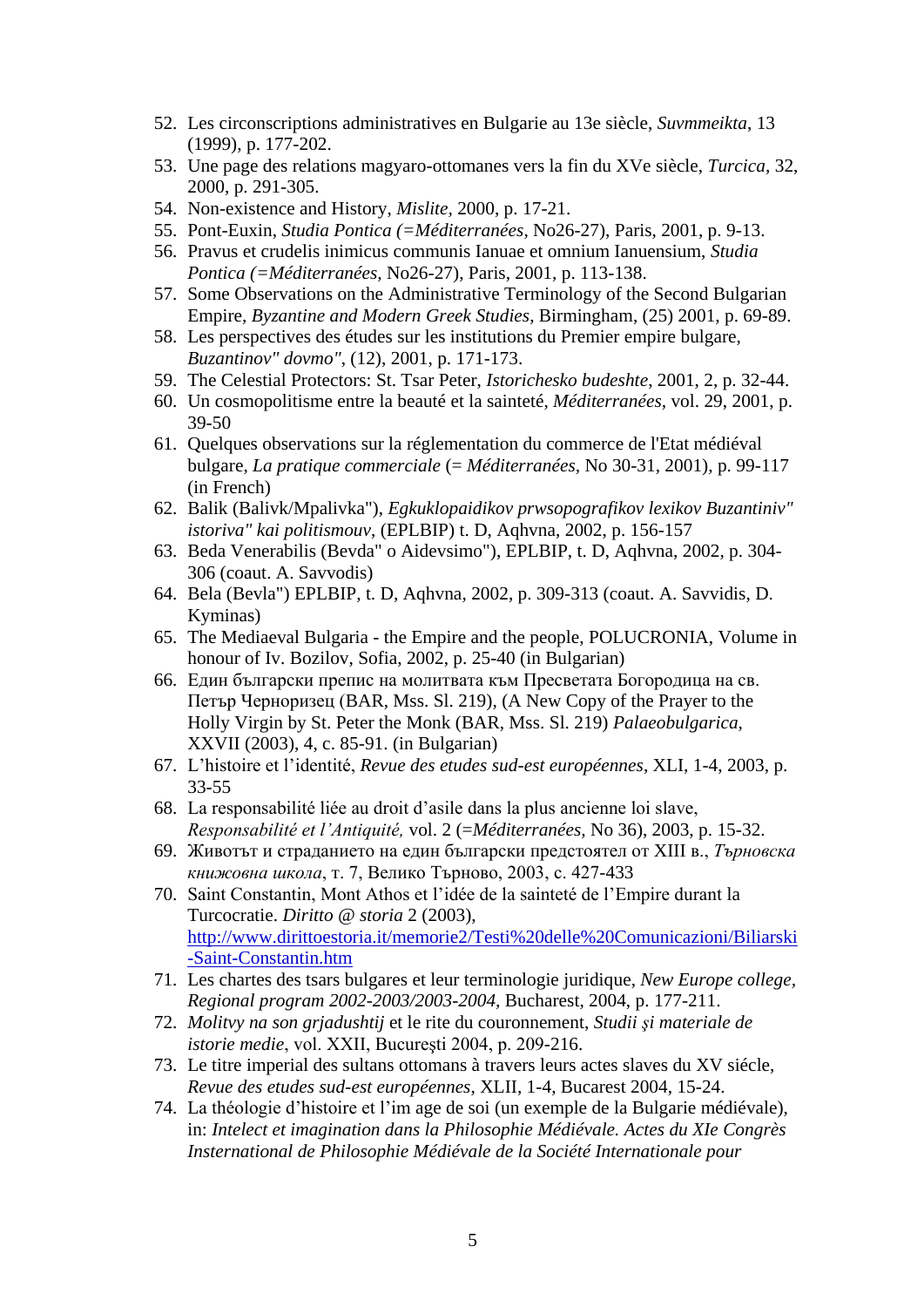*l'Etudes de la Philosophie Médiévale (S.I.E.P.M.), Porto, du 26 au 31 août 2002*, éd. M. C. Pacheco, J. F. Meirinhos, (= *Mediaevalia. Textos e estudos*, vol. 23), 2004, p. 319-333

- 75. Славянските ръкописи от Ставрополеос (Букурещ), *Palaeobulgarica*, XXIX (2005), 1, 84-106.
- 76. От мифа к истории или от степи к Израилю (From the Myth to the History or From the Steppe to Israel), *Zbornik Radova Vizantoloskog Instituta,* 42, 2005, 7- 22.
- 77. La demeure et la corne de l'Empire, *Orientalia Christiana Periodica,* vol. 69, fasc. I, 2003, p. 179-197.
- 78. Bulgarien, *Nadwörterbuch zur deutschen Rechtsgeschichte,* herausg. A. Cordes, H. Lück und D. Werkmüller, 2. Auflage, Erich Schmidt Verlag, 712. [coaut. Th. Piperkov]
- 79. The State Monopoly of Power in the Medieval Orthodox State and the Conception of the State-Church, *Kultur- und rechtshistorische Wurzeln Europas,* Hrsg. von J. Wolff (= *Studien zur Kultur- und Rechtsgeschichte,* Hrsg. J. Wolff und G. Lingelbach, Bd. 1), Mönchengladbach, 2005, p. 89-102.
- 80. Света Гора като свещено място за Православието, *Love of Learning and Devotion to God in Orthodox Monasteries,* Belgrade/Columbus, 2006, с. 211- 220.
- 81. За датата на успението на цар Петър и за култа към него, *Тангра. Сборник в чест на 70-годишнината на акад. Васил Гюзелев,* София, 2006, с. 543-557. (coaut. М. Йовчева)
- 82. Contribution à l'étude du culte de Saint Constantin en Valachie au XVIIème siècle. Le canon de prière de BAR, Mss. Sl. 778, *Revue des études sud-est européennes*, XLIV, Bucarest, 2006, p. 153-176.
- 83. *Mutaberis in virum alium.* Observations sur certains problèmes juridiques, liés à l'onction royale, *IUS ET RITUS. Rechtshistorische Abhandlungen über Ritus, Macht und Recht,* herausg. von Ivan Biliarsky, Sofia, 2006, p. 83-125.
- 84. Aelia Verina = Bhrivna Ailiva, *Egkuklopaidikov proswpografikov lexikov Buzantinhv" istoriva" kai politismou*v (EPLBIP), t. E, Aqhvna, 2006, s. 45-46.
- 85. Victor Vitensis = Bivktwr, EPLBIP, t. E, Aqhvna, 2006, s. 62.
- 86. Victor Tonnensis = Bivktwr, EPLBIP, t. E, Aqhvna, 2006, s. 63.
- 87. Voisil = Boi>s/s/ivl/a", EPLBIP, t. E, Aqhvna, 2006, s. 139-141 (coaut. I. Laskaratos).
- 88. Boioannes family = Boi>wavnnai / Boi>wannhvdwn oikov", EPLBIP, t. E, Aqhvna, 2006, s. 144-146 (coaut. R. Radić)
- 89. Gelasius of Cyzicus = Gelavsio" Kuzivkou, EPLBIP, t. E, Aqhvna, 2006, s. 252- 253.
- 90. Goudeles family = Goudevlai / Goudevlidwn oikov", EPLBIP, t. E, Aqhvna, 2006, s. 378-380 (coaut. R. Radić).
- 91. Dobrotitsa, despote = Dobrodivtsa, despovth", *Egkuklopaidikov proswpografikov lexikov Buzantinhv" istoriva" kai politismou*v (EPLBIP), t. ST, Aqhvna, 2006, s. 206-207.
- 92. Domitius Alexander = Domivtio" Alevxandro", EPLBIP, t. ST, Aqhvna, 2006, s. 212-213.
- 93. Dorotheus of Beirut = Dwrovqeo" th" Bhrutouv, EPLBIP, t. ST, Aqhvna, 2006, s. 238-239.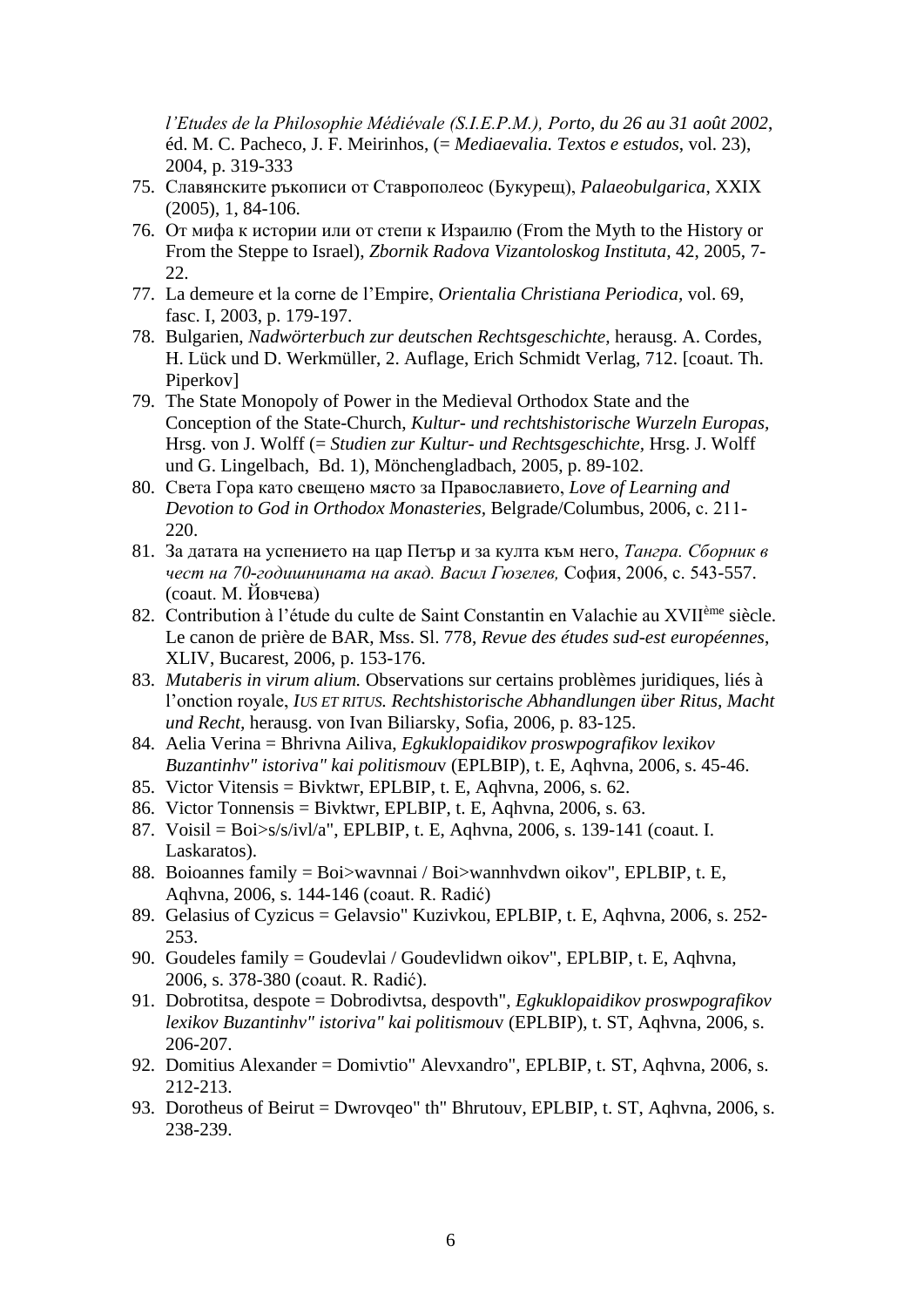- 94. Irene of Chrysobalaton = Eirhvnh Crusobalavntwn, EPLBIP, t. ST, Aqhvna, 2006, s. 259-260.
- 95. Eltimir = Eltimivr, EPLBIP, t. ST, Aqhvna, 2006, s. 280-281.
- 96. Flavius Eugenius = Eugevnio", Flavbio", EPLBIP, t. ST, Aqhvna, 2006, s. 317- 318.
- 97. Eudocia Ingerina = Eudovkia Iggerivna, EPLBIP, t. ST, Aqhvna, 2006, s. 328- 329 (coaut. A. Savvidis)
- 98. Eudokimos, saint = Eudovkimo", avgio", EPLBIP, t. ST, Aqhvna, 2006, s. 335- 336.
- 99. Aelia Eudoxia = Eudoxiva, Ailiva, EPLBIP, t. ST, Aqhvna, 2006, s. 336-337.
- 100. Eunapius of Sardes = Eunavpio" Savrdewn, EPLBIP, t. ST, Aqhvna, 2006, s. 350-351.
- 101. Eutropius = Eutrovpio", EPLBIP, t. ST, Aqhvna, 2006, s. 371-373.
- 102. Eutychius = Eutuvcio", EPLBIP, t. ST, Aqhvna, 2006, s. 374-375.
- 103. La translation des reliques à la capitale du Second empire bulgare et les idées du pouvoir, *Liturgia e agiografia tra Roma e Costantinopoli,* (= \*Analevkta KruptofevrjrJh", 5), Grottaferrata, 2007, p. 329-338.
- 104. The Cult of Saint Petka and the Constantinopolitan Marial Cult, *Les cultes des saints souverains et des saints guerriers et l'idéologie du pouvoir en Europe Centrale et Orientale (Actes du colloque international, 17 janvier 2004, New Europe College, Bucarest),* volume coordoné par Iv. Biliarsky, Radu G. Păun, Bucarest, 2007, p. 81-104.
- 105. The Birth of the Empire by the Divine Wisdom and the Ecumenical Church (Some observations on the Ethiopian Book of Kebra Nagast), *The Biblical Models of Power and Law / Les modèles bibliques du pouvoir et du droit,* ed. Ivan Biliarsky, Radu G. Păun, (*= Rechtshistorische Reihe*, 336), Pter Lang, Frankfurt am Main-Berlin-Bern-Bruxelles-New York-Oxford-Wien, 2008, p. 23- 43.
- 106. La 'Terra Albanese' nel sistema amministrativo bulgaro, *Vocaţia istoriei, Prinos profesorului Şerban N. Papacostea,* Brăila, 2008, p. 259-270
- 107. Deux ensembles des rites du passage concernant la personne et la *Res publica* : Baptême/Onction et Mariage/Couronnement, *Personne et Res publica,* éd. J. Bouineau, vol. I, L'Harmattan, Paris, 2008, p. 239-253
- 108. Două manuscrise moldoveneşti din colecţia mănăstirii Schimbarea la Faţă de la lângă Veliko Târnovo, *Analele Putnei,* IV, 2008, 1, p. 197-204.
- 109. Към изследването на връзките на българи със Синайския монастир Св. Екатерина (Mss Sin. Slav. 15), *Palaeobulgarica*, 2008, 3, с. 95-106.
- 110. Примери за ранно влияние на Империята върху формирането на българската публичноправна терминология: воевода, чигот, чванчий (Examples for Early Influence of the Empire on the Forming of the Bulgarian Public Terminology: Voevoda, Chigot, Chvanchiy), *Исторически преглед*, 5-6, 2008, 16-27
- 111. Saint Jean de Rila et saint tsar Pierre. Les destins de deux cultes du  $X^e$  siècle, *Byzantium and the Bulgarians (1018-1185)*, Institute for Byzantine Research, International Symposium 18, Athens, 2008, 161-174.
- 112. Цар Арев (бележки върху българската апокрифна летопис от XI век), *Средновековието в огледалото на един филолог, Кирило-Методиевски студии*, кн. 18, 2009, с. 441-447.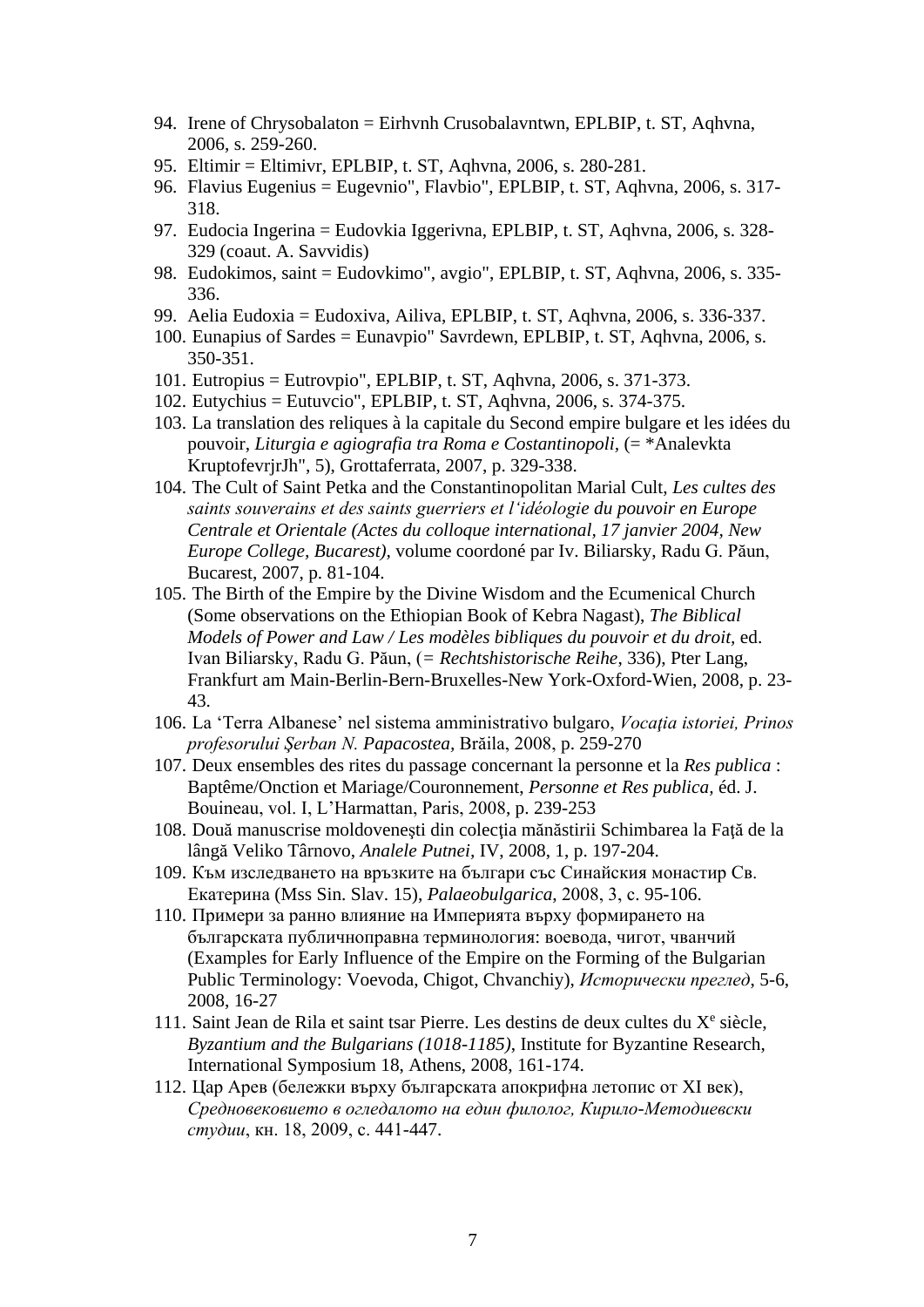- 113. O mărturie despre viaţa culturală a oraşului Nicopol după expediţia lui Mihai Viteazul (Ms. Sin. sl. 15), *Revista istorică*, XX, 2009, nr. 5-6, p. 419-425.
- 114. Избраният народ и Обетованата земя (Географски черти на религиозната идентичност), *Старобългарска литература*, *Юбилеен сборник в чест на 60 годишнината на Красимир Станчев и Александър Наумов* (= *Старобългарска литература*), кн. 41-42, 2009, 121-132.
- 115. Translatio imperii et les formules verbales et les images d'éloge de souverain (le cas de la Bulgarie médiévale), *Diritto @ storia,* Nо 8 – 2009, Memorie // XXIX – Roma – Terza – Roma [coaut. M. Tsibranska] [http://www.dirittoestoria.it/8/Memorie/Roma\\_Terza\\_Roma/Biliarski-Tsibranska-](http://www.dirittoestoria.it/8/Memorie/Roma_Terza_Roma/Biliarski-Tsibranska-Translatio-Imperii-eloge-souverain.htm)[Translatio-Imperii-eloge-souverain.htm](http://www.dirittoestoria.it/8/Memorie/Roma_Terza_Roma/Biliarski-Tsibranska-Translatio-Imperii-eloge-souverain.htm)
- 116. La ville, les héros et l'Univers, *Forma formans. Studi in onore di Boris Uspenskij*(ISBN: 978-88-7092-303-2), vol. I, Napoli, 2010, p. 63-76.
- 117. Old Testament Models and the State in Early Medieval Bulgaria, *Old Testament in Byzantium,* Dumbarton Oaks Byzantine Symposia and Colloquia, Harvard University Press, Washington D. C., 2010, p. 255-277
- 118. Договорът на деспот Йоан Тертер с генуезците от 1387 г. (Правни и политически проблеми), *Годишник на Варненския свободен университет "Черноризец Храбър"*, t. XVI, 2010, р. 118-139.
- 119. Notes on the Ruler's Power Succession in Mediaeval Bulgaria, *Georgian Source Studies*, t. XII, Tbilisi, 2010, p. 48 ff. ISSN 1987-9563
- 120. Verbal formulae and images for glorification of the ruler in Medieval Bulgaria. Crkvene Studije, Niš, Serbia, 2010, vol.7., br. 7, 245-266 [coaut. M. Tsibranska-Kostova]
- 121. Озия, цар на Изтока, *Филология, история, изкуствознание. Сборник изследвания в чест на проф. дфн Стефан Смядовски*, Сифия, 2010, с. 137- 149.
- 122. Le traité entre le despote Jean Terter et les Génois du 27 mai 1387, *Commentationes historiae iuris helveticae*, t. VII, 2011, p. 1-22
- 123. Introduction, *Balkans and Caucasus. Parallel Processes on the Opposide Sides of the Black Sea*, Cambridge, 2012, p. 1-9 (coauth. Ovidiu Cristea and Anca Oroveanu)
- 124. An Example of the Idea of Davidic Kingship on Both Sides of the Black Sea: Tsar Izot, his Archetypes and his Antagonists, *Balkans and Caucasus. Parallel Processes on the Opposide Sides of the Black Sea*, Cambridge, 2012, p. 116-142
- 125. St. Peter (927-969), Tsar of the Bulgarians, *State and Church in Medieval Bulgaria and Byzantium*, Sofia, 2011, p. 173-188.
- 126. За един композитен тип и за Палеологовия вариант на славянския Синодик в Неделята на Православието, *Palaeobulgarica*, XXXVI (2012), 1, p. 51-65 [coauth. M. Tsibranska-Kostova]
- 127. Deux toponymes cités dans un apocryphe bulgare: Breznik et Dobrič, *Aut viam inveniam, aut faciam. In honorem Ştefan Andreescu*, ed. O. Cristea, P. Zahariuc, Gh. Lazăr, Iaşi, 2012, p. 613-621.
- 128. Врàта у пòле [= Gate in the Field], *(Не)станалото правово общество в България*, ed. И. Христов, Sofiq, 2012, p. 114-135.
- 129. Notes sur le Mss. sl. 219 de la Bibliothèque de l'Académie roumaine et sur quelques textes s'y trouvant, *Istoria:Utopie, amintire şi proiect de viitor. Studii de istorie oferite Profesorului Andrei Pippidi la împlinirea a 65 de ani*, ed. Radu Păun, Ovidiu Cristea, Iaşi, 2013, p. 283-301.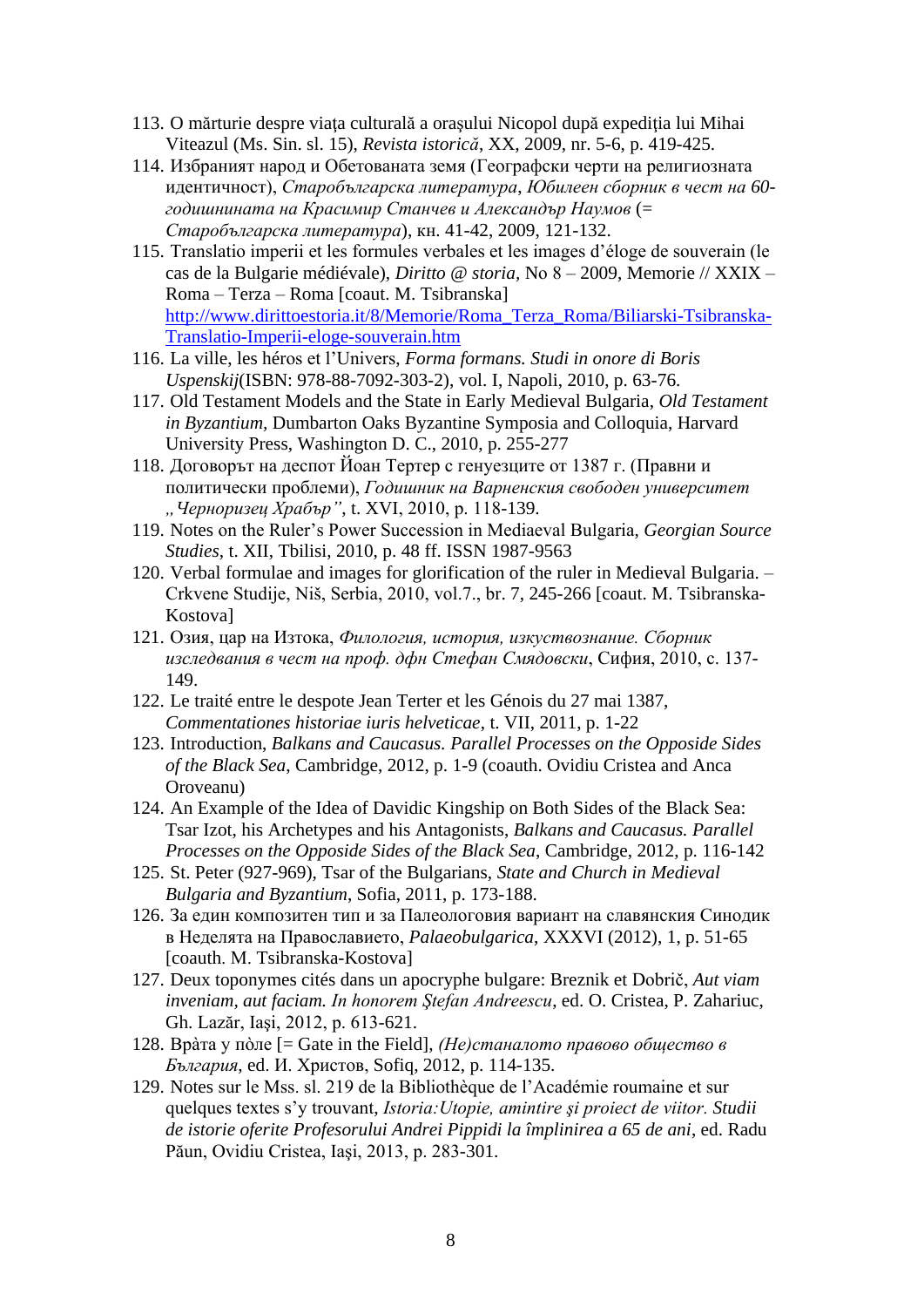- 130. За вечето и Синклита, *Quod Deus vult! Сборник в чест на проф. дин Красимира Гагова*, София, 2013, <http://www.mediaevalia.eu/index.php/qmediaevaliaq/in-honorem>16 .Х. .2013
- 131. *Patria Athonensia* and Отьчьстви сzтûª горû: A 16th Century Slavonic Source about the Zographou Monastery, *Scripta and e-Scripta*, vol. 12, 2013, p. 41-56 [coauth. M. Tsibranska-Kostova].
- 132. Житието на св. Григорий Декаполит в ръкопис Ms. sl. 307 от Румънската Академия, *Зборник радова Византолошког института*, L, 2013, c. 213-221.
- 133. *Tetraevanghelul* ieromonahului Macarie din Putna (1529), *Analele Putnei*, IX, 2013, 2, p. 51-74 [coaut. Maria Magdalena Székely].
- 134. «Legitimating Figure. Women, Marriage and Power»*.* Source: CAS Sofia Working Paper Series (CAS Sofia Working Paper Series), issue: 6 / 2014, pages: 123, on [http://www.ceeol.com/aspx/issuedetails.aspx?issueid=a23676bf-22f9-](http://www.ceeol.com/aspx/issuedetails.aspx?issueid=a23676bf-22f9-4015-93f9-e0c0b2ca65c5&articleId=a516a9b2-1070-4a9f-a25e-7ba742e8cc59) [4015-93f9-e0c0b2ca65c5&articleId=a516a9b2-1070-4a9f-a25e-7ba742e8cc59](http://www.ceeol.com/aspx/issuedetails.aspx?issueid=a23676bf-22f9-4015-93f9-e0c0b2ca65c5&articleId=a516a9b2-1070-4a9f-a25e-7ba742e8cc59)
- 135. Правото и Свещеното или Мярката на Справедливостта, *Archiv für mittelalterliche Philosophie une Kultur/Архив за средновековна философия и култура*, Heft ХХ, 2014, p. 420-429.
- 136. The First Article of the Code "Zakon Soudnuj Ljudem"and the Legal Legacy of Sts Cyril and Methodius and their Moravian Mission, *The Cyril and Methodius Mission and Europe – 1150 since the Arrival of the Thessaloniki Brothers in Great Moravia*, ed. Pavel Kouřil et al., Brno, 2014, p. 216-226 // První stať zakona sudneho a právní dĕdictví moravské misie svatýh bratří Cyrila a Metodĕje, *Cyrilimetodĕjská misie a Evropa – 150 let od přichodu soluňskích bratří na Velkou Moravu*, ed. Pavel Kouřil a kol., Brno, 2014, p. 210-219.
- 137. Two Documents Concerning the Matrimonial Relations amongst the Balkan Jews in the Late Middle Ages, *To Be or not to Be a Jew. On Conversion to or Renouncing Judaism*, ed. A. Cornea, M. Stanciu, Bucharest, 2014, p. 141-147
- 138. Synodikon and the Orthodox Unity, *Representing History: Theoretical Trends and Case Studies. International Conference Dedicated to 90th Anniversary of Academician Ariam Lodrkipanidze's Birth*, TSU Press, Tbilisi, 2014, p. 101-110.
- 139. Le droit et le sacré ou La mesure de la justice, *La rencontre des droits en Méditerranée. L'acculturation en question*,éd. X. Perrot, J. Péricard, Limoges, Pulim, 2014, p. 109-116.
- 140. Бележки относно брака в израилтянските общности на Балканите през късното Средновековие, *Theo noster. Сборник в памет на Теодор Пиперков*, София, 2014, p. 154-163.
- 141. Traducerea slavonă a istorisirii asediului Constantinopolului, citită în Sâmbăta Acatistului Maicii Domnului, *Analele Putnei*, X, 2014, 2, p. 19-48 [coauth. Kl. Ivanova]
- 142. La solidarité entre les Etats dans le cadre de la communauté byzantine, vue dans l'optique des commémorations et des anathèmes du Synodicon du Dimanche de l'orthodoxie, *Les espaces de solidarité. La famille, l'Etat, l'Europe et le monde*, éd. Burt Kasparian, Presse universitaire de Rennes, Collection « Univers des Normes », Rennes, 2015, p. 171-180.
- 143. *Legatum iuridicum sancti Methodii* et les Balkans, *Etudes balkaniques. Recherches interdisciplinaires sur les mondes hellénique et balkanique. Cahiers Pierre Bélon*, 19-20 (2013-2014), published 2015, p. 43-63 [coauth. M. Tsibranska].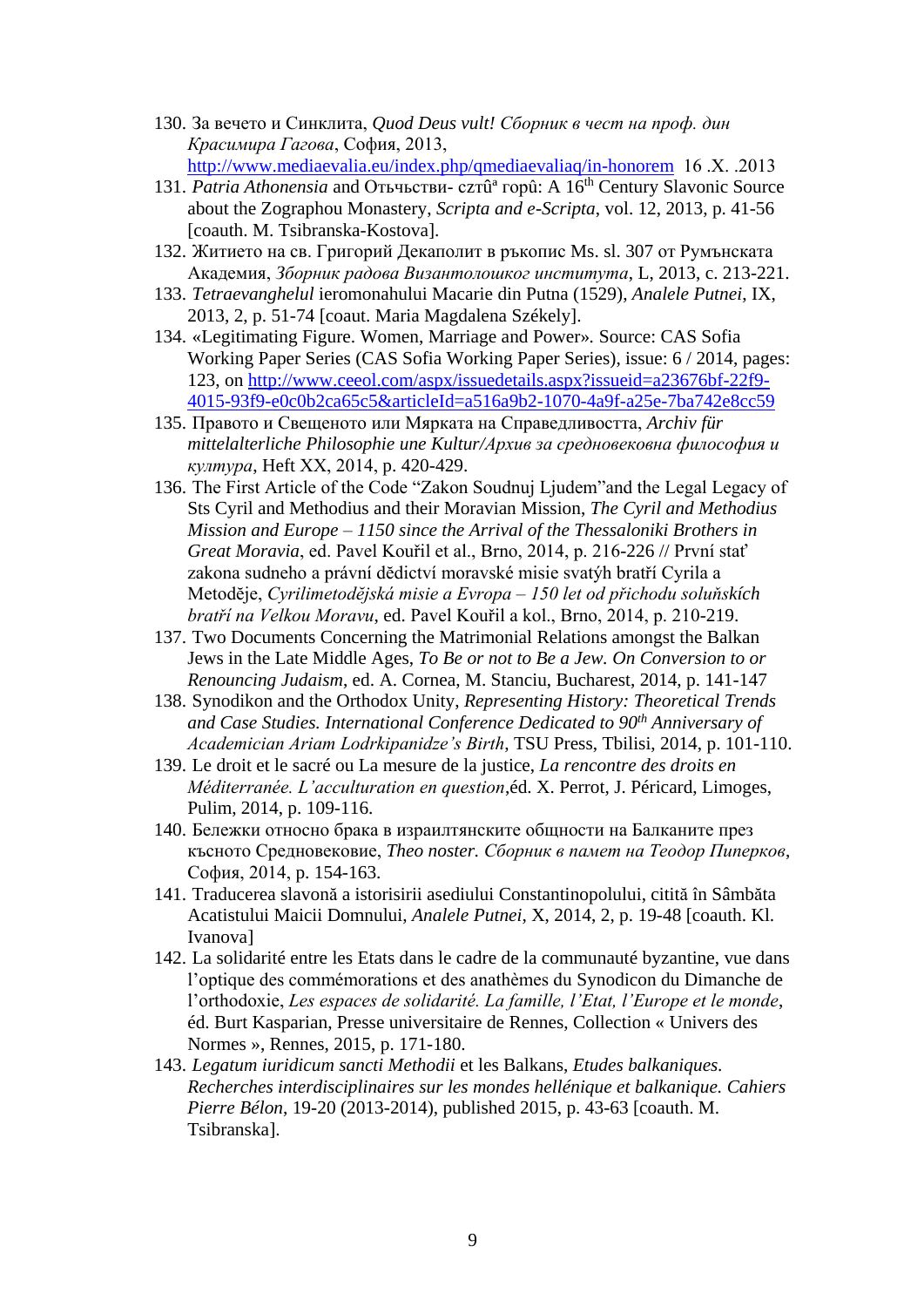- 144. Освещаване на градското пространство: примерът на ръкопис ЦИАИ 1521 и новомъченичеството в София през XVI век, *Palaeobulgarica*, XXXIX, 2015, 3, p. 39-60 [съавт. М. Цибранска].
- 145. Славянски ръкопис 636 (BAR, Ms. sl. 636, XVI в.) от Библиотеката на Румънската академия в Букурещ, *Археографски прилози*, 37 (2015), с. 107- 155 [coauth. Марияна Цибранска-Костова].
- 146. Православна монашеска антиеретическа енциклопедия: ръкопис BAR Ms. Sl. 636 (XVI в.), *Bulgaria mediaevalis*, 6/2015, p. 241-255 [coauth. M. Tsibranska]
- 147. Kami no kago no motode : senkyokunshusei to seshûsei, chûsei no shinkenseiji to gendai no gôrisei no hazamade  $(1)$ ,  $(=\infty)$  Under the Divine Protection: the Elective Power and the Heritage between the Mediaeval Thocracy and the Modern Rationality », 1st part), trad. in Japanese by Kôji Watanabe, *Futsugo futsubungaku kenkyu* (=*Bulletin d'Etudes françaises de l'Université Chuo)*, n. 48 (2016), Tokyo, Japon, p. 151-170.
- 148. Marriage and Power (Images of Authority), *Studia Ceranea*, 5, 2015, p. 9-32 (indexed in ERIH PLUS; EBSCO).
- 149. The Synodicon of Orthodoxy in BAR Ms. Sl. 307 and the *Hagioreticon Gramma* of the Year 1344, *The Balkans and the Byzantine World before and after the Captures of Constantinople, 1204 and 1453,* ed. Vl. Stanković, Lexington Books, Lanham-Boulder-New York-London, 2016, p. 103-115.
- 150. Mariage, divorce et conversion à Avlona au XVI<sup>e</sup> siècle: une femme sépharade belle et forte face à son destin, *Hommage à Marie-Luce Pavia. L'Homme méditerranéen face à son déstin*, Paris, L'Harmattan, 2016, p. 115-123.
- 151. Le tsar sur la montagne, *Histoire, mémoire et dévotion. Regards croisés sur la construction des identités dans le monde orthodoxe aux époques byzantine et post-byzantine*, éd. Radu G. Paun, La pomme d'or, 2016, p. 53-72.
- 152. L'autorité céleste et l'héritage dynastique en images entre Byzance et Jean-Auguste-Dominique Ingres, *Antiquité, art et politique*, Méditerranées, sous la direction de Jacques Bouineau, Paris, l'Harmattan, 2016, p. 153-177.
- 153. L'heritage romain et constantinopolitain en Bulgarie et l'idée de la sauvegarde de l'Empire et du peuple, *Proceedings of the 23rd International Congress of Byzantine Studies, Belgrade 22-27 August 2016, Plenary Papers*, Belgrade, The Serbian National Committee of AIEB, 2016, p. 207-222.
- 154. Мисията на един правен текст и неговите национални интерпретации: за произхода и значението на член 1 от Закона за съдене на людете, *Исторически преглед*, LXX, кн. 3-4, 2014 (2016), р. 5-31.
- 155. De la încoronare la alta: coroana, puterea, căsătoria şi regalitatea, *Povestiri întretăiate. Istoria în cheie minoră*, ed. Ovid. Cristea, Târgovişte, Editira Cetatea de Scaun, 2016, p. 57-78.
- 156. Kami no kago no motode : senkyokunshusei to seshûsei, chûsei no shinkenseiji to gendai no gôrisei no hazamade (2), *Bulletin d'Etudes Françaises de l'Université Chuo*, 49, février 2017, p.121-134 (in Japanese, trans. by Kôji Watanabe).
- 157. *Contra varietatem pugna latissima*. Un recueil juridique moldave et son convoi (BAR Ms. sl. 636, XVI<sup>e</sup> siècle), *Analele Putnei*, XII, 2016, 2, p. 105-146 coaut. M. Tsibranska-Kostova] (in French).